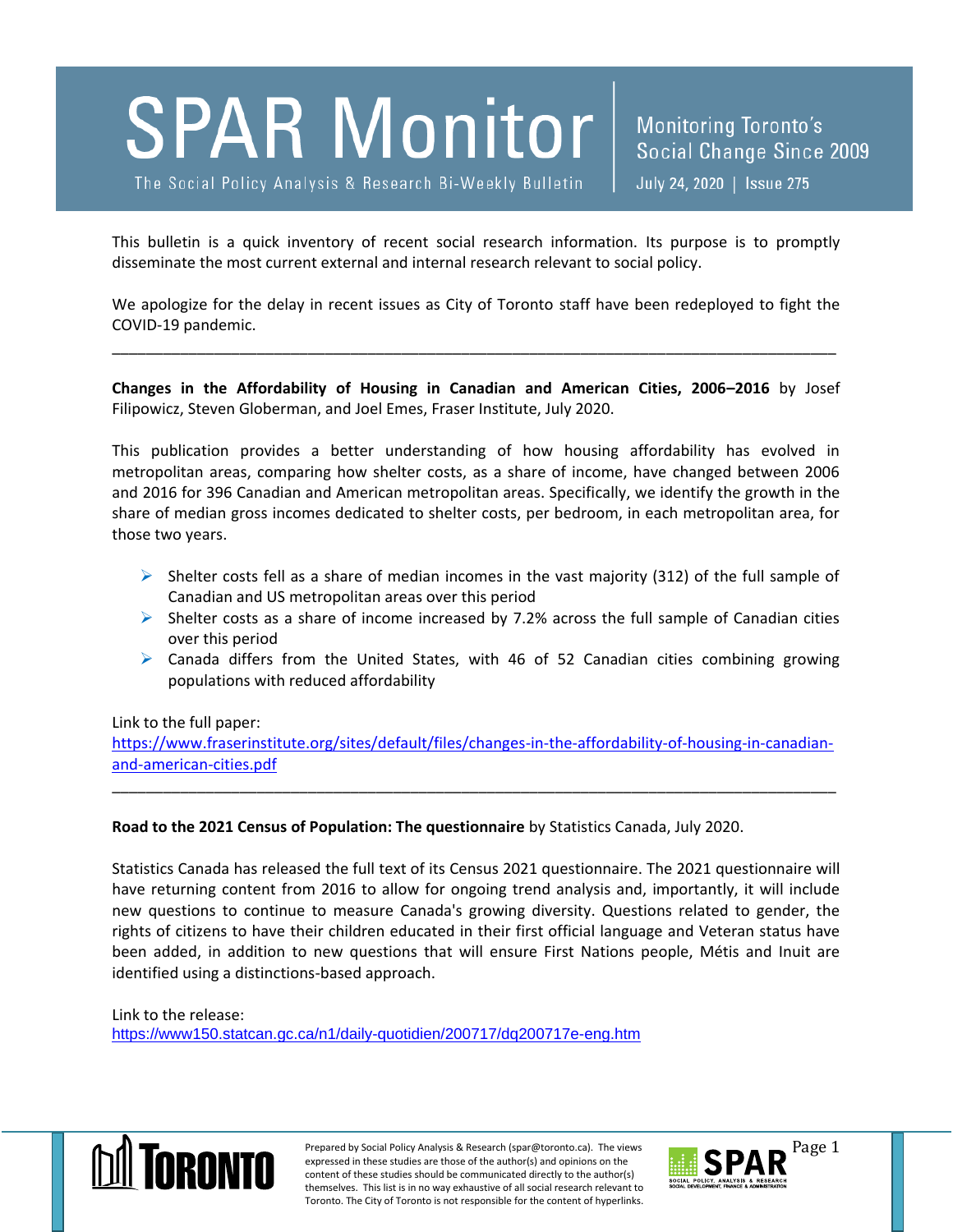## **Tenant-Focused Solutions to Enhance Housing Affordability** by Edmonton Social Planning Council, February 2020.

\_\_\_\_\_\_\_\_\_\_\_\_\_\_\_\_\_\_\_\_\_\_\_\_\_\_\_\_\_\_\_\_\_\_\_\_\_\_\_\_\_\_\_\_\_\_\_\_\_\_\_\_\_\_\_\_\_\_\_\_\_\_\_\_\_\_\_\_\_\_\_\_\_\_\_\_\_\_\_\_\_\_\_\_\_

ESPC undertook this report to address one of the most intractable challenges facing low income Edmonton households: the excessively long waits for affordable rental accommodation. The long waits not only inflict financial and emotional hardship on low income renter households. They also create the real risk that these households could end up homeless without a roof over their heads.

- $\triangleright$  In 2018, the federal government, as part of the National Housing Strategy, agreed to partner with provinces and territories to develop a portable Canada Housing Benefit initially delivering an average of \$2,500 per year to qualifying households
- $\triangleright$  A portable housing benefitwould prevent evictions due to non-affordability of market rents and help those precariously housed to stay housed
- $\triangleright$  A large majority of those waiting expressed a preference to receive a rent subsidy directly, in many cases to make theplace they are currentlyliving more affordable

Link to the full paper:

[https://www.edmontonsocialplanning.ca/wp](https://www.edmontonsocialplanning.ca/wp-content/uploads/2020/02/edmontonsocialplanning.ca_joomlatools-files_docman-files_ESPC-Documents_PUBLICATIONS_A.06.G-REPORTS_The-High-Cost-of-Waiting-FINAL.pdf)[content/uploads/2020/02/edmontonsocialplanning.ca\\_joomlatools-files\\_docman-files\\_ESPC-](https://www.edmontonsocialplanning.ca/wp-content/uploads/2020/02/edmontonsocialplanning.ca_joomlatools-files_docman-files_ESPC-Documents_PUBLICATIONS_A.06.G-REPORTS_The-High-Cost-of-Waiting-FINAL.pdf)[Documents\\_PUBLICATIONS\\_A.06.G-REPORTS\\_The-High-Cost-of-Waiting-FINAL.pdf](https://www.edmontonsocialplanning.ca/wp-content/uploads/2020/02/edmontonsocialplanning.ca_joomlatools-files_docman-files_ESPC-Documents_PUBLICATIONS_A.06.G-REPORTS_The-High-Cost-of-Waiting-FINAL.pdf)

**Social Isolation and Mortality Among Canadians Seniors** by Heather Gilmour and Pamela L. Ramage‑Morin, Statistics Canada, June 17, 2020.

\_\_\_\_\_\_\_\_\_\_\_\_\_\_\_\_\_\_\_\_\_\_\_\_\_\_\_\_\_\_\_\_\_\_\_\_\_\_\_\_\_\_\_\_\_\_\_\_\_\_\_\_\_\_\_\_\_\_\_\_\_\_\_\_\_\_\_\_\_\_\_\_\_\_\_\_\_\_\_\_\_\_\_\_\_

The primary goal of this study was to examine an objective and a subjective measure of social isolation and their associations with mortality for Canadian seniors aged 65 or older. Prevalence estimates of social isolation using each measure are presented.

- $\triangleright$  An estimated 525,000 people (12%) aged 65 or older felt socially isolated and over 1 million (1,018,000) (24%) reported low participation.
- $\triangleright$  Low participation was significantly associated with death for men and women even when the potential confounding effects of subjective isolation, socio-demographic characteristics, health status, and health behaviours were considered
- $\triangleright$  Subjective and objective isolation differed in their association with mortality

Link to the full paper:

<https://www150.statcan.gc.ca/n1/en/pub/82-003-x/2020003/article/00003-eng.pdf?st=e1BbuZjb>